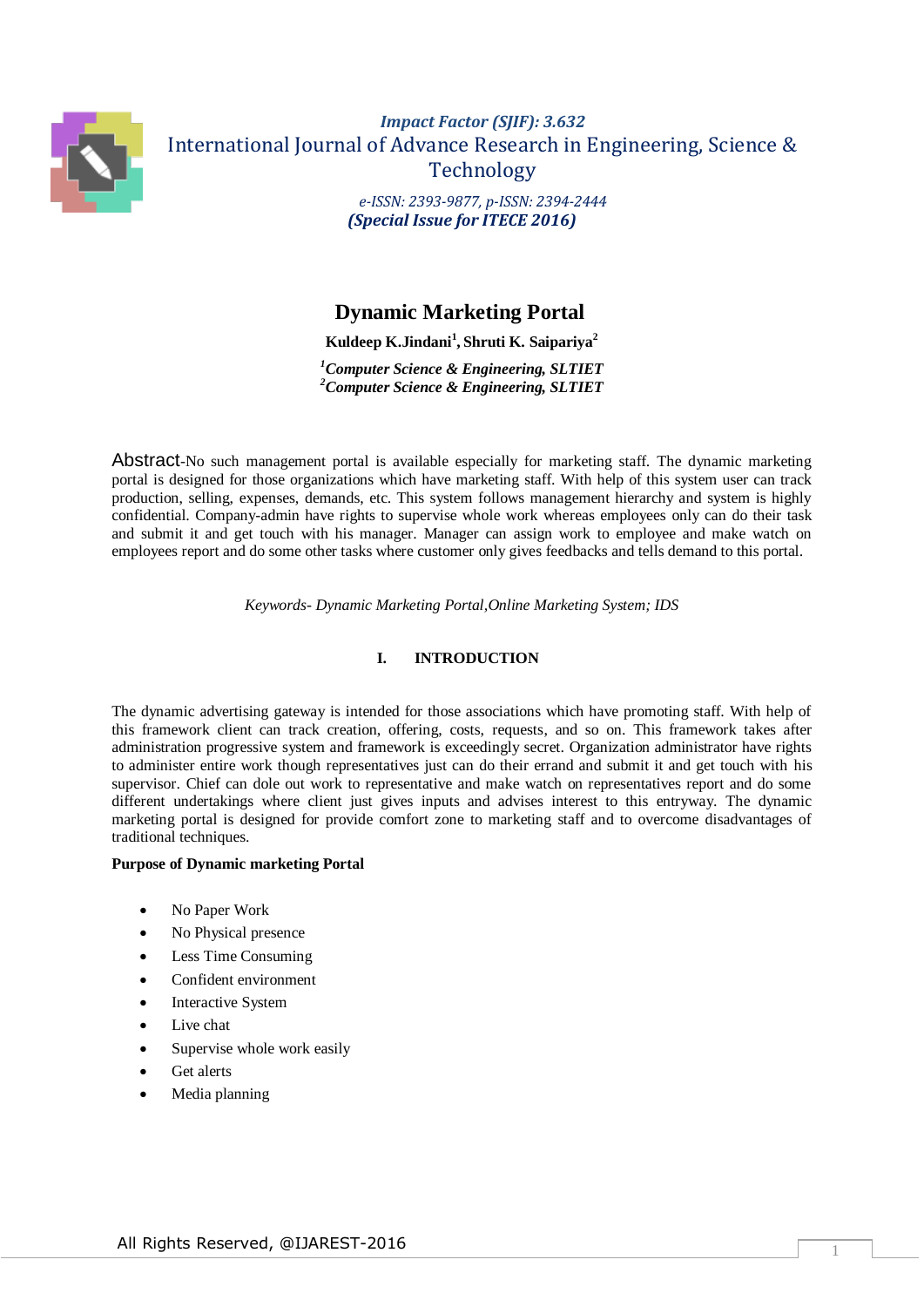# *International Journal of Advance Research in Engineering, Science & Technology (IJAREST) (Special Issue for ITECE 2016), e-ISSN:* 2393-9877*, print-ISSN:* 2394-2444

# **II. TECHNOLOGY AND FEATURE OF SYSTEM**

- This android application provides facility to manage marketing staff. Advantages of using this system are:
- Company-admin can select strategy in terms of achieving goal of organization.
- Manager can manage sales and purchase of product.
- Manager can track and control expenses too.
- Manager can assign task to employee for achieving goal effectively and efficiently.
- Employee can generate and update report of his work done and submit to this portal.
- Employee can take advises in his queries from manager with help of live chat.
- Manager can send performance chart to Company-admin.
- Customer can give feedbacks of products.
- Customer also can send their demands according to their expectations.

| <b>Element</b> name | <b>Description</b> |
|---------------------|--------------------|
| Platform            | Android            |
| Front-end           | HTML, CSS          |
| Back-end            | Java               |
| Database            | My-SQL server      |

Android consists of kernel based on the Linux kernel, with middleware, libraries and APIs written in C and application software running on an application framework which includes Java-compatible libraries based on Apache Harmony. Android uses the Dalvik virtual machine with just-in-time compilation to run Dalvik dexcode (Dalvik Executable), which is usually translated from Java bytecode.

# **Features**

# **ANDROID**

#### **Handset layout:**

The platform is adaptable to larger, VGA, 2D graphics library, 3D graphics library based on OpenGL ES 2.0 specifications, and traditional smartphone layouts.

#### **Storage:**

SQLite, a lightweight relational database, is used for data storage purpose.

#### **Connectivity:**

Android supports connectivity technologies including GSM/EDGE, IDEN, CDMA, EV-DO, UMTS, Bluetooth, Wi-Fi, LTE, NGC and WiMAX.

#### **Messaging:**

SMS and MMS are available forms of messaging, including threated text messaging and now Android Cloud To Device Messaging (C2DM) is also a part of Android Push Messaging service.

### **Multiple language support:**

Android supports multiple languages.

#### **Web browser:**

The web browser available in Android is based on the open-source Web Kit layout engine, coupled with Chrome's V8 JavaScript engine. The browser scores 100/100 on the Acid3 test on Android 4.0.

#### **Media support:**

Android supports the following audio/video/still media formats: WebMD, H.263, H.264 (in 3GP container), AAC, HE-AAC(in MP4 or 3GP container), MP3,MIDI, Oggvorbis, FLAC, WAV, JPEG, PNG, GIF, BMP.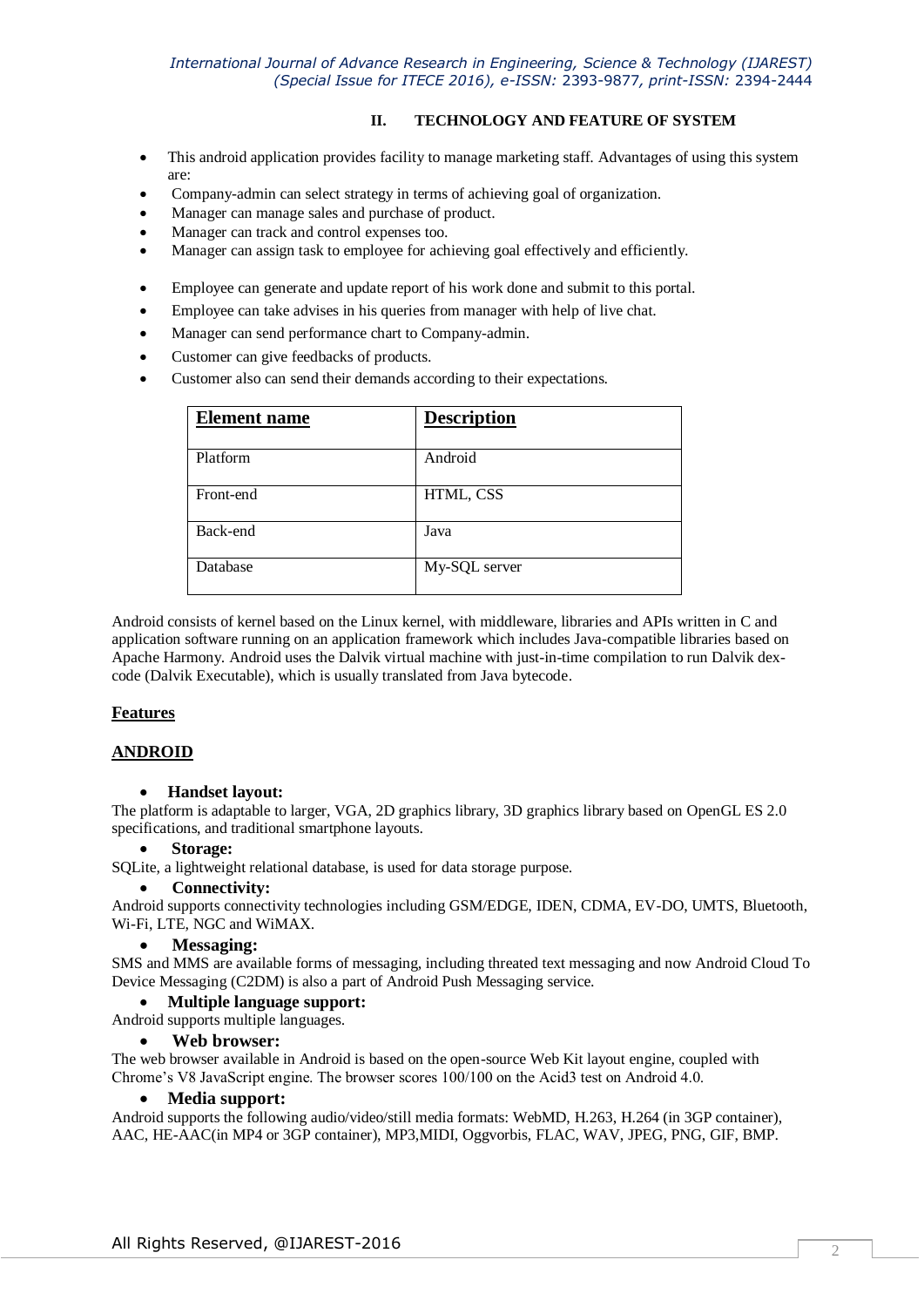# **MySQL**

MySQL is Open Source Software. Open source implies that it is workable for anybody to utilize and change. Anyone can download MySQL from the Internet and use it without paying anything. Anyone so slanted can consider the source code and change it to fit their needs. MySQL utilizes the GPL(GNU – General Public License), definr what you might and may not do with the product in various circumstance.

MySQL is very fast, reliable, and easy to use. If that is what you are looking for, you should give it a try. MySQL also has a very practical set of features developed in very close co-operation with users. You can find a performance comparison of MySQL to some other database managers on benchmark page. MySQL was originally developed to handlw very large database much faster than existing solutions and has been successfully used in highly demanding production environments for several years. Though under constant development, MySQL today offers a rich and very useful set of functions. The connectivity, speed, and security make MySQL highly suited for accessing databases on the Internet.

# **Features**

# **Open source software:**

The MySQL packages come with the complete source code. This means that you may study the source code and modify it to suit your particular needs. Being open source has another important ramification: you can find a high degree of support from third parties.

#### **SQL support:**

As the "SQL" in MySQL supports SQL(Structured Query Language), a standard high-level; language used to make queries for data required from a database. MySQL uses its own set of SQL commands but the basic conceots still survives.

#### **Ease of use:**

MySQL is a relatively simple database management system in spite of its powerful features. In fact, MySQL databases are nothing but a bunch or a dataset table is, in reality, simple deleting a directory or a file. MySQL is also easy to setup and manage.

#### **Superb performance and Reliability:**

MySQL is remarkably fast and reliable even in a most demanding

# **HTML**

HTML can embed scripts written in languages such as Java scripts which affect the behaviour of the HTML webpages. Web browsers can also refer to Cascading Style Sheets (CSS) to define the look and layout of text and other material. The World Wide Web Consortium (W3C), maintainer of both the HTML and the CSS standards, has encouraged the use of CSS over explicit presentational HTML.

# **CSS**

- CSS stands to Cascading Style Sheet.
- It provides many more presentational choices than HTML.
- It is most useful for designing purpose.
- Makes sites load faster and conserves bandwidth.
- Makes HTML documents less complicated and more accessible separates structure from presentation.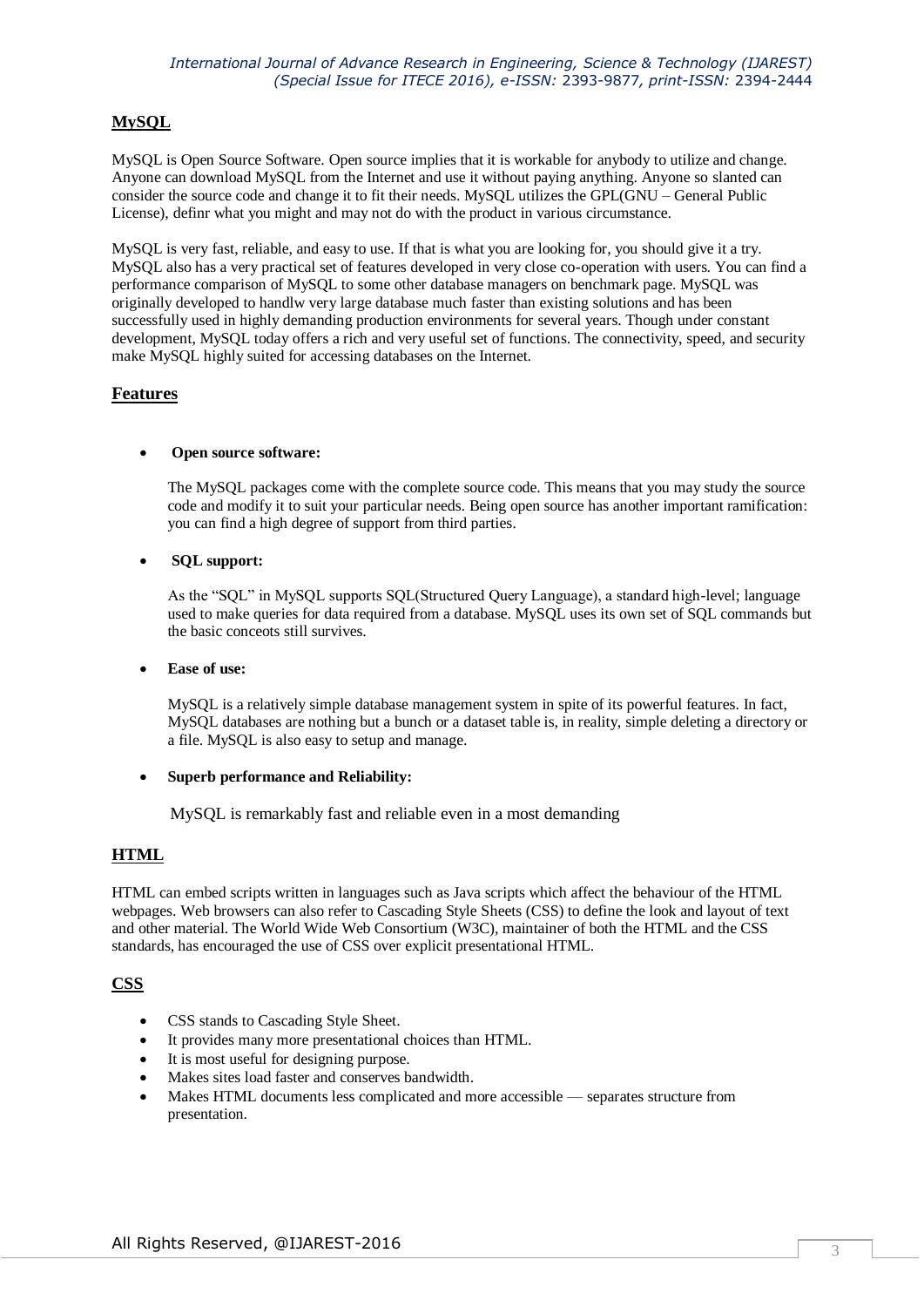# III. **SYSTEM REQUIREMENTS AND STUDY**

#### **User characteristics**

There are different types of users in every system. Each user is having different functionalities, designations. Users of this system are as follows:

## **Company-admin**

This is the super user of the system. Characteristics of admin are as follows:

- He is the central person in the system. With its supremely powered administration panel.
- He has the right to access whole database.
- He decides marketing strategy.
- He provides the marketing budget.

#### **Manager**

This is the user who becomes intermediator between customer and admin of the system .Characteristics of manager are as follows:

- Assign task to employees.
- Analysis and utilize budget to achieve target of organization efficiently.
- Track & control expenses.
- Advertisement & Media planning.
- Manage sale & purchase.
- Send performance chart to Company-admin.
- Helps employees via live chat.
- Make report of demands and feedbacks of customers.

#### **Employee**

- Main characteristics of employees are as follows:
- Do work as per their assigned task.
- Create, update and view report.
- Make project or product calendar.
- Note points in diary.
- Can take help from Manager via Live chat.

#### **Customer**

Customers are the end users. Characteristics of customer in this system are:

- Send feedbacks.
- Tells demand.

#### IV. **HARDWARE AND SOFTWARE REQUIREMENT**

#### **Software requirement**

- Android OS.
- Database back-end(My SQL server)
- Java(back-end)
- HTML(front-end)

**Hardware requirement** 

- $\bullet$  1.2 GHz
- Android smartphone
- Memory-1 GB RAM minimum or higher recommended.
- Additional hardware printer with manufactures latest print drivers

#### V. **Logical description of data**

#### **Registration database:**

 This database will store all the details of users. Like id, name, password, email, etc. of the system.id of user type will differ. **Product\_database:**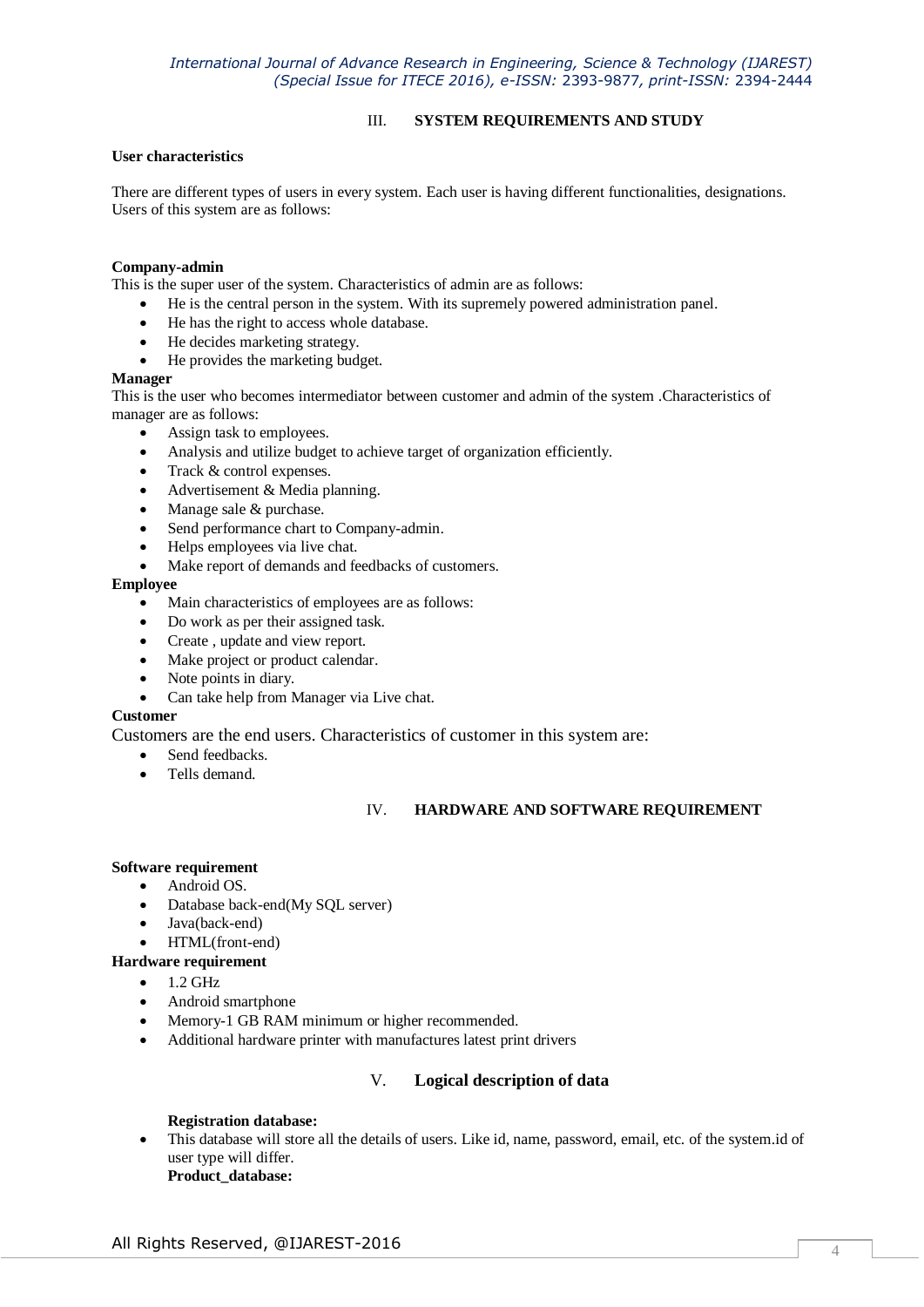#### *International Journal of Advance Research in Engineering, Science & Technology (IJAREST) (Special Issue for ITECE 2016), e-ISSN:* 2393-9877*, print-ISSN:* 2394-2444

- This database will store all the details of product. Like id, name, quantity of production &selling of product, etc.
	- **Project\_database:**
- This database stores data about project. Like Project id, due date &starting date, budget amount, assigned employee id and supervised by manager id. **Expense\_database:**
- This database stores details about expenses like reason, type, date & time, userid.